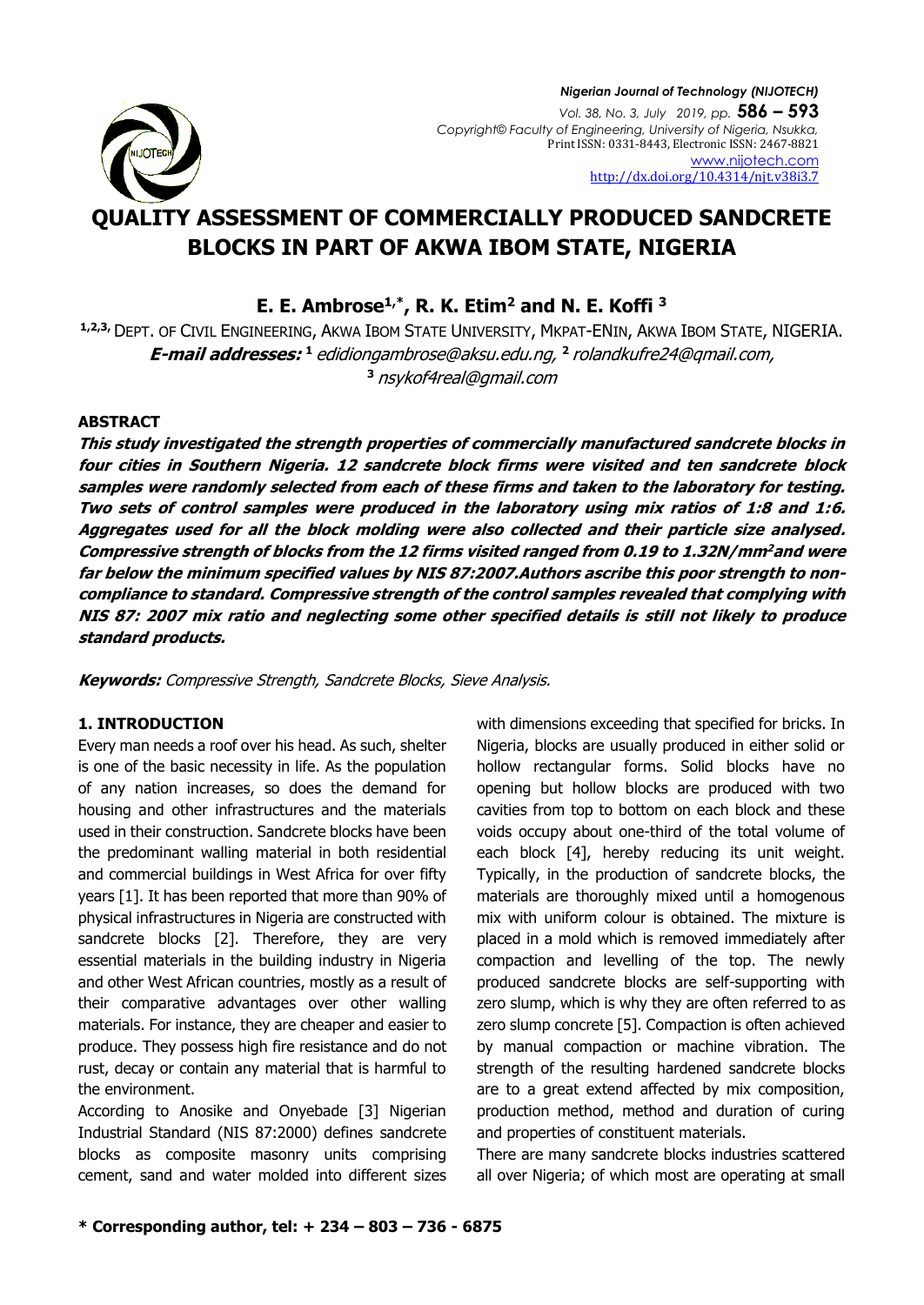scale level. In recent time, builders have resorted to purchasing ready-made sandcrete blocks instead of manufacturing on site. As such, the quality of sandcrete blocks produced by these industries plays a vital role in the strength, stability and durability of both residential and commercial buildings in our society. Cement is the most expensive constituent of sandcrete blocks. Hence, most blocks industries compromise the quantity of cement in their mix in order to reduce production cost and maximize profit. This and other factors like method of mixing and compaction result in production of poor quality sandcrete blocks by most of the block industries. Poor quality blocks have resulted in loss of lives and properties through building failures. Sometimes even when the building has not collapse, the aesthetics value is lost to cracks and other defects [4].

To solve this problem, Nigerian Industrial Standard (NIS 87:2007) which is a standard reference document for manufacturing of sandcrete blocks in Nigeria; specifies the minimum characteristics compressive strength of sandcrete blocks as  $2.5N/mm<sup>2</sup>$  and  $3.45N/mm<sup>2</sup>$  for non-load bearing and load bearing walls respectively [3, 4, 6, 7]. The document also specifies maximum water absorption as 12% [4]. However, cases of building failures are still rampant because as revealed by several researches, compliance to the NIS standard by sandcrete block industries is very poor in most cities in the country. Anosike and Oyebade [3] carried out a survey on 15 selected sandcrete blocks industries from Ota, Umuahia and Federal Capital Territory. From the report, mean compressive strength of blocks industries ranged from  $0.75$  to  $2.19N/mm^2$  while the mean water absorption ranged from 12.94 to 16.95%.In a study by Aiyewalehinmi and Tanimola [8] in Akure, the mean compressive strength was between 0.61 and 0.63N/mm<sup>2</sup>. Similar surveys have also been carried out in Calabar [6], Adeta, Kwara state [4], Ibadan [7] and Owerri [1] with similar or even worse results. All these show the non-compliance of sandcrete block industries to the NIS standard in most cities in Nigeria.

This paper presents an experimental survey of the compressive strength of sandcrete blocks produced by commercial block industries in four cities (Abak, Eket, Onna and Ikot Abasi) in Akwa Ibom State, Nigeria and compares with the recommended strength by NIS 87:2007 standard.

## **2. METHODOLOGY**

## **2.1 Field Investigation**

Four cities in Akwa Ibom State (Nigeria) were selected for this survey. The cities were Abak, Eket, Onna and Ikot Abasi and three sandcrete blocks industries were visited from each of these cities, making a total of twelve blocks industries. Table 1 shows notations for blocks firms visited in each city. The aim of the visit was to find out the industries' mode of production, quality of sand used and other necessary information. For each industry visited, ten sandcrete blocks were purchased and taken to the labouratory for testing. Samples of sand used for casting were also collected from each industry and information on the date of casting were also received.

| S/N | City      | <b>Block Firms</b> |
|-----|-----------|--------------------|
| 1.  | Abak      | A, B, C            |
| 2.  | Eket      | D, E, F            |
| 3.  | Onna      | G, H, I            |
|     | IkotAbasi | J, K, L            |

## **2.2 Materials**

#### **2.2.1 Binder**

For the laboratory samples, Dangote brand of Portland Limestone cement (strength class 32.5R) conforming to NIS 444-1:2014 [9] was used. The cement was purchased at Abak Local Government Area of Akwa Ibom State in 50kg bags. Potable water was used, as supplied within the main campus of Akwa Ibom State University.

## **2.2.2 Fine Aggregate**

The fine aggregate used for the laboratory samples was obtained from a river sand mining site at Ikot Ekong, Mkpat Enin Local Government Area of Akwa Ibom State.

## **2.3 Production of Control Samples**

Two sets of sandcrete blocks were produced in the laboratory. The aim was to investigate if adopting a specified mix ratio and neglecting most other specifications can still yield acceptable results. A mix ratio of 1:6 (cement and sand) was used for one set while 1:8 was used for the other and ten blocks were produced for each set. Batching was carried out by volume. The constituent materials were mixed together manually using spade. The mixture was placed in a metal mold of 450 x 150 x 225mm, compacted manually and the mold removed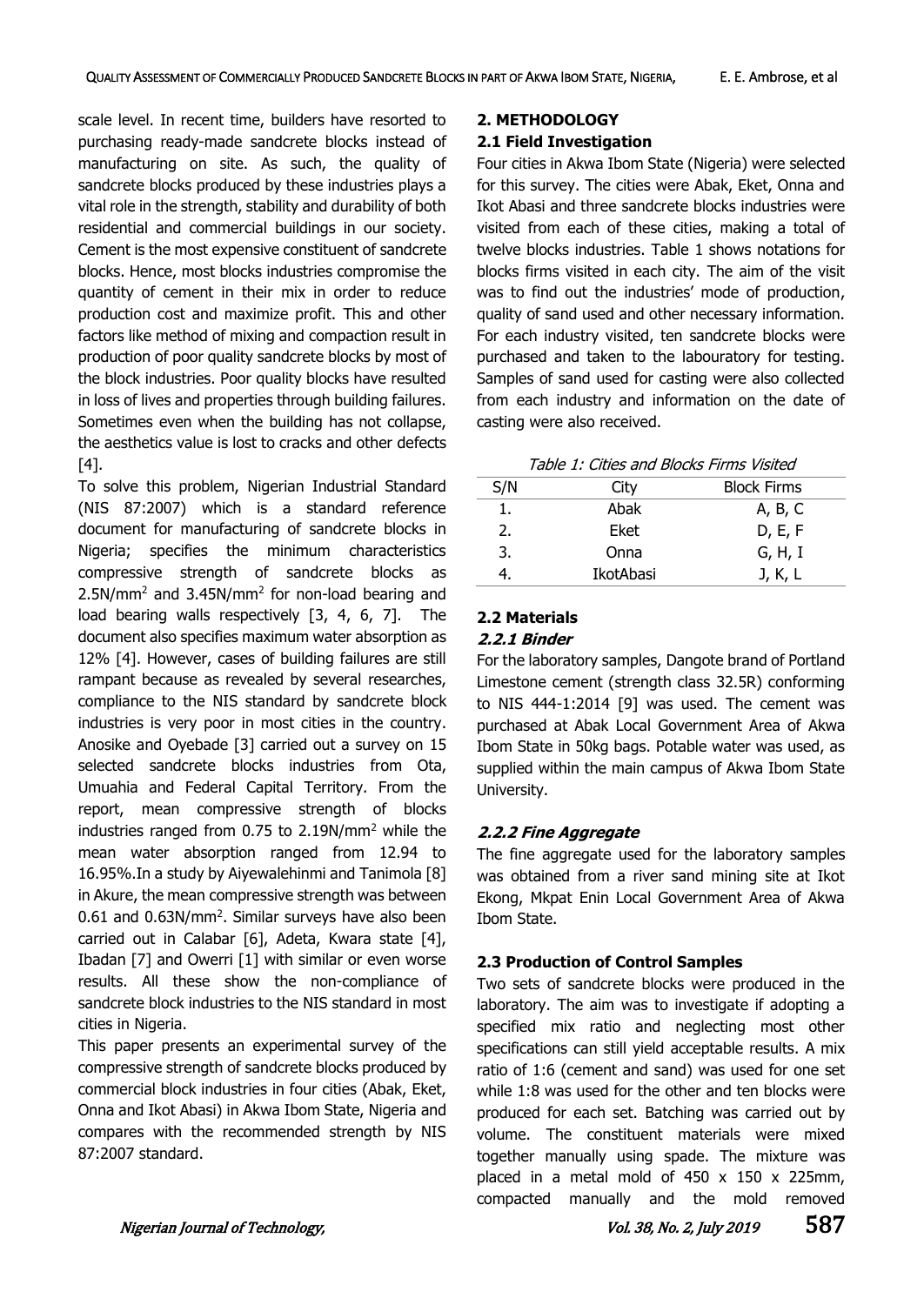immediately after levelling of the top. Manual compaction was achieved by dropping the mold together with the mixture against their weights from a height of about 0.6m. The newly produced sandcrete blocks were self-supporting with zero slump and were placed outside the laboratory to set and harden. Curing was done by sprinkling of water on the blocks on a daily bases starting from about 24 hours after molding.

## **2.4 Laboratory Tests**

Two tests were carried out in the laboratory  $-$  sieve analysis on sand samples used and compressive strength test on sandcrete block samples. Sieve analysis was carried out on a total of 13 sand samples and the results are presented in Figures 1 to 13 and Table 3.The grading of soil is best determined by direct observation of its particle size distribution curve. Equations (1) and (2) were adopted in calculating the coefficient of uniformity and curvature, respectively. A total of 140 sandcrete block samples were tested for  $28<sup>th</sup>$  day compressive strength. Each sample was loaded in compression until failure and the loads at failure were recorded. Compressive strengths were determined by dividing the loads at failure by their corresponding cross sectional area.

$$
Cu = \frac{D_{60}}{D_{10}}\tag{1}
$$

$$
Cc = \frac{(D_{30})^2}{D_{60} \times D_{10}}\tag{2}
$$

Where Cu is the uniformity coefficient, Cc is coefficient of curvature,  $D_{10}$ ,  $D_{30}$  and  $D_{60}$  are the particle diameter corresponding to 10%, 30% and 60% finer on the cumulative particle size distribution curve, respectively. If  $Cu$  is less than 4.0 the soil is poorly graded; if Cu is greater than 4.0 the soil is well graded.

## **3. RESULTS AND DISCUSSIONS**

#### **3.1 Field Results**

From the survey, the common size and types of sandcrete blocks produced in Nigeria are shown in Table 2. Information from the field were mainly gathered through interview of personnel met on the industries' production site and observations made during the visits. It was observed that workers on their production sites have no formal training in civil engineering, building technology or any allied discipline.

## **3.1.1 Materials used by blocks Industries**

All the 12 industries visited used Portland limestone cement. They possess little or no technical know-how on type, specification and conformity of cements. Hence they use whichever cement is supplied closest to them. The brand supplied in these cities were Dangote Portland Limestone cement conforming to NIS 444-1:2014 [10] and Unicem Portland Limestone cement conforming to NIS 444-1:2003 [9], both of strength class 32.5R.

Most of the personnel in these industries have an understanding that the quality of sand affects the resulting strength of sandcrete blocks. However, their knowledge in aggregate gradation is limited. As such their choice of sand was usually by hand feel through experience. Fine aggregates used were sharp river sand. Findings show that some of these industries also use sand from borrow pits, either 100 percent or mixed it with river sand.

Table 2: Commonly Produced Sandcrete Blocks in Nigeria

|     | <u>iviyci ia</u>            |             |
|-----|-----------------------------|-------------|
| S/N | Blocks Dimension (mm)       | <b>Type</b> |
| 1.  | $450 \times 225 \times 225$ | Solid       |
| 2.  | 450 x 225 x 225             | Hollow      |
| 3.  | 450 x 150 x 225             | Solid       |
| 4.  | 450 x 150 x 225             | Hollow      |
| 5.  | 450 x 125 x 225             | Solid       |

## **3.1.2 Mix Ratio**

All the 12 blocks factories adopted batching by volume and most of the firms used wheel barrow and paint bucket to measure sand and water respectively. They do not adopt any standard mix ratio; rather, they aim to achieve a certain number of blocks per bag of cement. This they achieve based on trial and error. For instance, a particular factory uses about five wheel barrows of sand to a 50kg bag of cement. This according to them should produce about fifty 450 x 225 x 150 hollow blocks. On the average, these industries use between 4 to 6 wheel barrows of sand to a 50kg bag of cement. Surprisingly, some manufacturers do not use any form of measurement for the sand. The people mixing would just take a portion of sand based on past experience and mix it with a 50kg bag of cement. In all the factories, addition of water did not follow any technical basis. It was at the discretion of the mixer based on experience.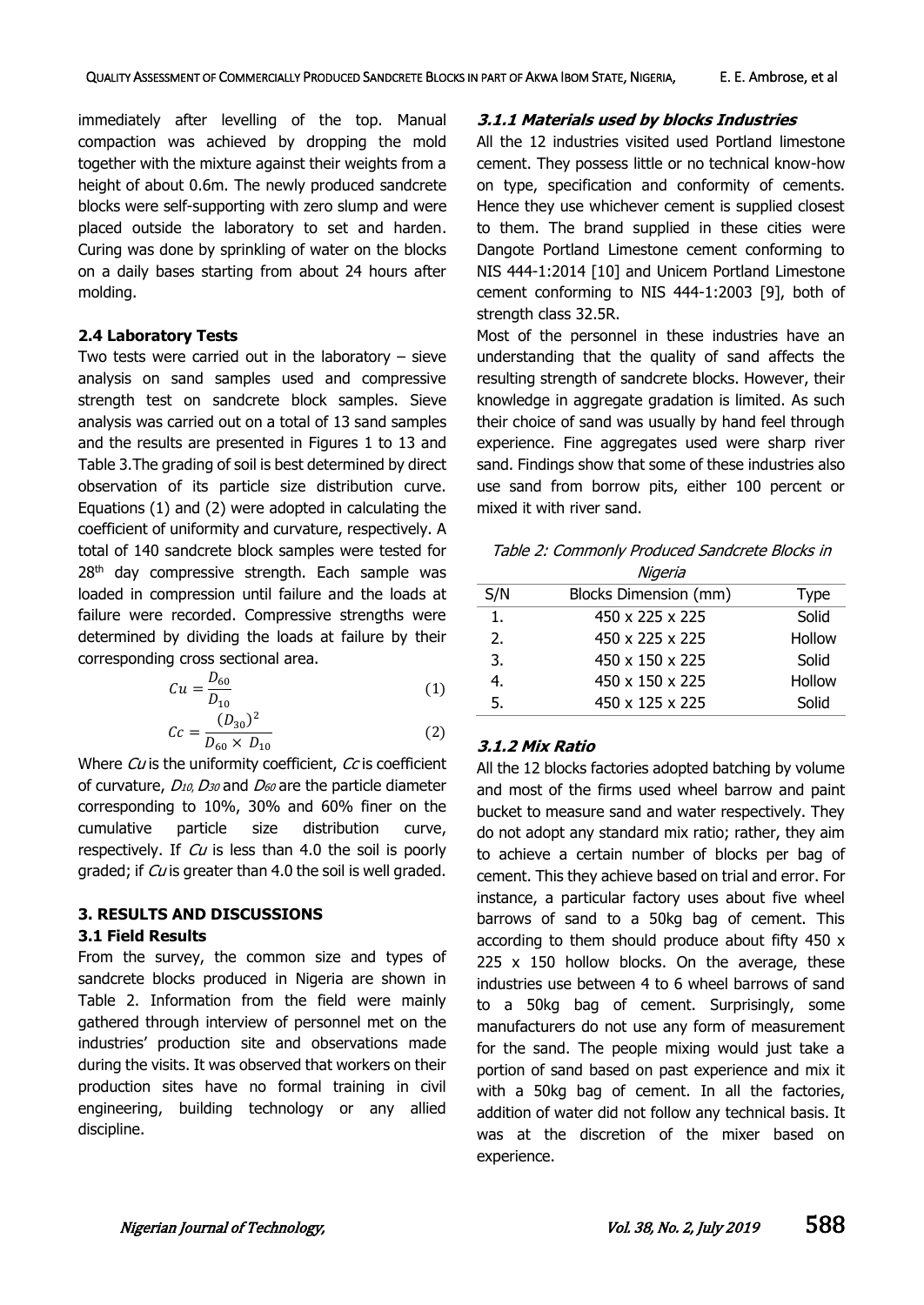#### **3.1.3 Method of Production**

All the factories visited adopted manual mixing using spades or shovels and used vibrating machine to compact their blocks. One block is produced at a time. The produced blocks are exposed outside to set and harden. Most of the industries visited especially those operating on small scale do not cure their blocks. The few ones that do adopt the method of sprinkling of water on the exposed blocks from 24 hours after demolding, for the first few days.

## **3.1.4 Quality Control and Conformity to Standard**

All the blocks industries sampled do not carry out any form of test on the sand and cement used. They equally do not carry out any test on the finished products. They do not conform to any standard or specification. In fact, most factory owners and operators are not aware of the existence of any standard for production of sandcrete blocks.

#### **3.2 Laboratory Results**

#### **3.2.1 Sieve Analysis Results**

It was observed from Figures 1 to 13 that the uniformity coefficient,  $C_u$  ranged from 2.59 to 4.01 while the coefficient of curvature,  $C_c$  ranged from 0.27 to 1.0 for the sand samples. The  $C_u$  values revealed that the fine aggregate used by firms D and J were well graded and met the requirement of NIS 87:2000[11] for use in sandcrete blocks. However, the rest of the sand were poorly graded.



Figure 1: Particle Size Distribution Curve for Block Industry A



Figure 2: Particle Size Distribution Curve for Block Industry B



Figure 3: Particle Size Distribution Curve for Block Industry C



Figure 4: Particle Size Distribution Curve for Block Industry D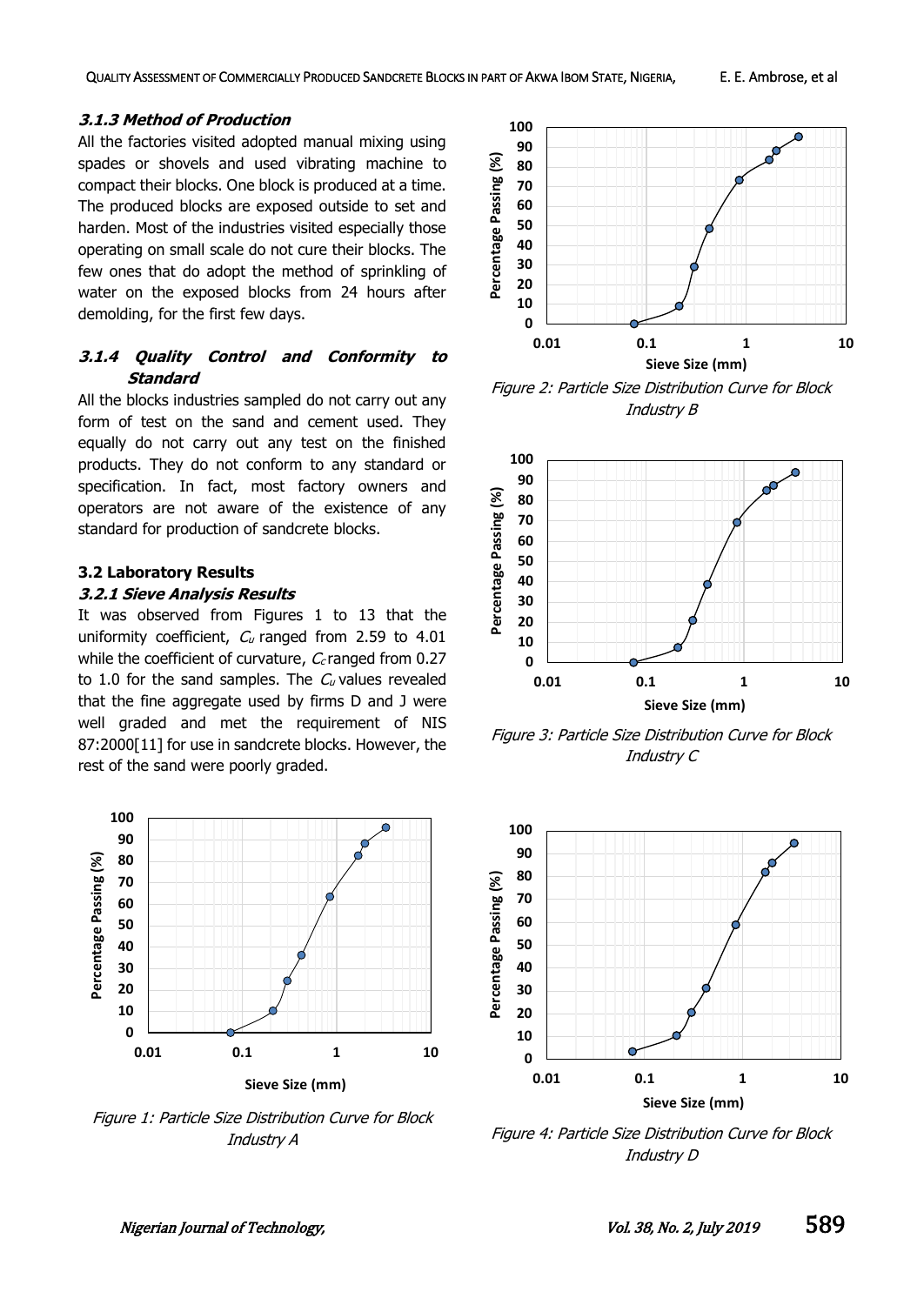

Figure 5: Particle Size Distribution Curve for Block Industry E



Figure 6: Particle Size Distribution Curve for Block Industry F



Figure 7: Particle Size Distribution Curve for Block Industry G



Figure 8: Particle Size Distribution Curve for Block Industry H



Figure 9: Particle Size Distribution Curve for Block Industry I



Figure 10: Particle Size Distribution Curve for Block Industry J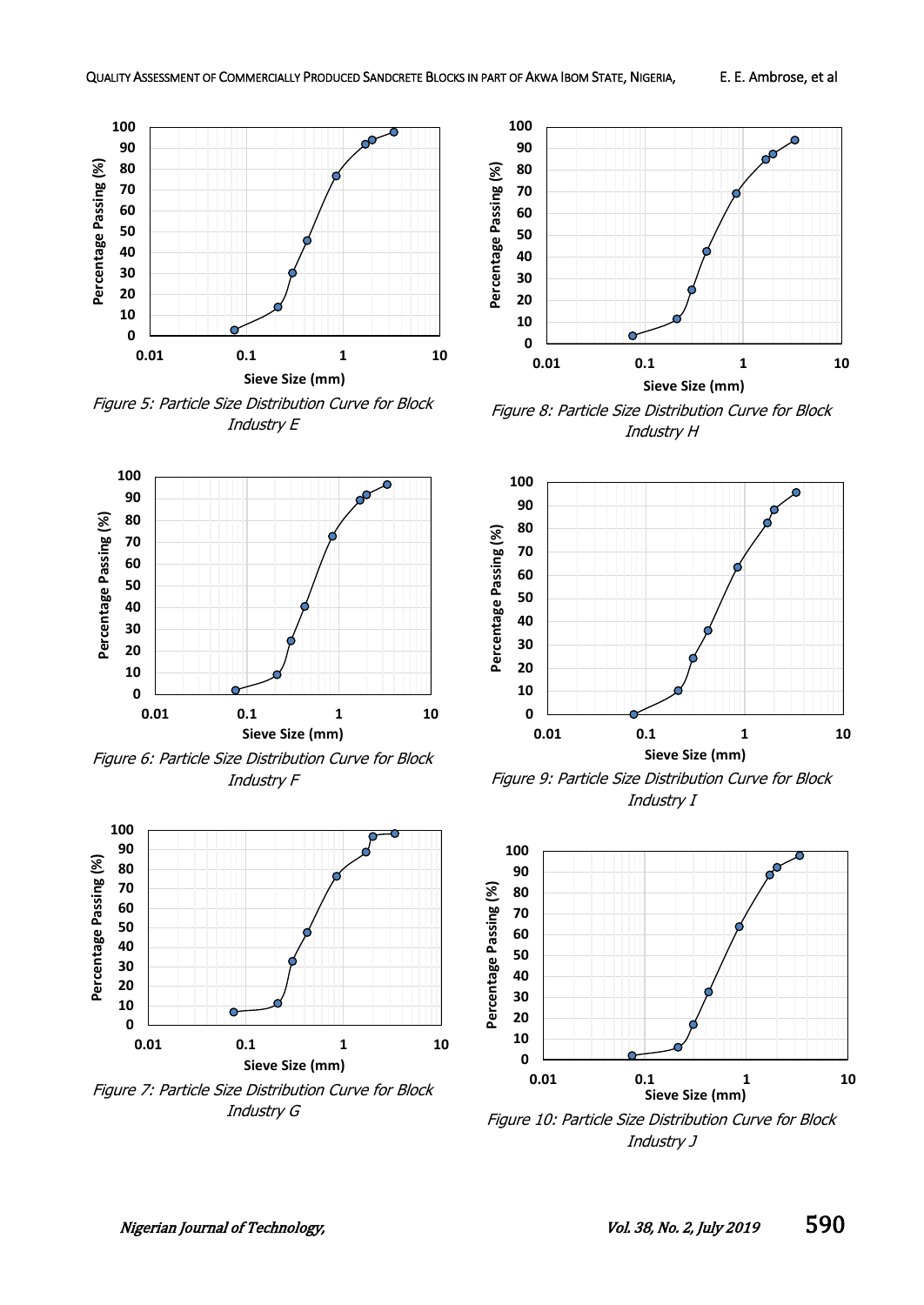

Figure 11: Particle Size Distribution Curve for Block Industry K



Figure 12: Particle Size Distribution Curve for Block Industry L



Figure 13: Particle Size Distribution Curve for control

#### **3.3 Compressive Strength Results 3.3.1 Field Samples**

Results of 28th day compressive strength of sandcrete blocks are presented in Tables 4, 5 and 6. Compressive strength of blocks from the 12 firms visited ranges from 0.19 to 1.32N/mm<sup>2</sup> while mean compressive strength per firm ranges from  $0.21$  to  $0.89$ N/mm<sup>2</sup>.

Table 3: Particle Size Distributions Parameters of Sand Used

| Janu USCU |          |          |          |      |      |  |
|-----------|----------|----------|----------|------|------|--|
|           | $D_{60}$ | $D_{10}$ | $D_{30}$ | Cu   | Сc   |  |
| Control   | 0.6      | 0.212    | 0.32     | 2.83 | 0.81 |  |
| А         | 0.79     | 0.2      | 0.38     | 3.95 | 0.91 |  |
| B         | 0.59     | 0.212    | 0.3      | 2.78 | 0.72 |  |
| C         | 0.69     | 0.216    | 0.37     | 3.19 | 0.92 |  |
| D         | 0.85     | 0.212    | 0.42     | 4.01 | 0.98 |  |
| Е         | 0.58     | 0.18     | 0.3      | 3.22 | 0.86 |  |
| F         | 0.65     | 0.212    | 0.35     | 3.07 | 0.89 |  |
| G         | 0.55     | 0.212    | 0.29     | 2.59 | 0.72 |  |
| н         | 0.65     | 0.18     | 0.32     | 3.61 | 0.88 |  |
| T         | 0.8      | 0.212    | 0.36     | 3.77 | 0.76 |  |
| J         | 0.8      | 0.2      | 0.4      | 4.00 | 1.00 |  |
| ĸ         | 0.59     | 0.15     | 0.29     | 3.93 | 0.95 |  |
| L         | 0.62     | 0.18     | 0.3      | 3.44 | 0.81 |  |

Standard deviations for the data sets are low with an average value of 0.094. This shows that the data points for each firm do not deviate much from the mean values and as such are consistent. These compressive strength values all fall far below the minimum specified compressive strength by NIS 87: 2007 for load bearing and non-load bearing walls being  $3.45N/mm^2$  and  $2.5N/mm^2$ respectively. However, these results are not quite different from those obtained by several other researchers in different cities [1, 4, 6, 7, 8] and it confirms that sandcrete blocks produced by block manufacturers into our building industry are of consistently poor standard.

The reasons for this are not far-fetched. The practices employed by these firms in their production process as explained in Section 3.1 are very poor. They have no technical base, do not conform to any specified standard and as such cannot yield standard products. For instance, NIS 87: 2007 specifies a mix ratio (cement: sand) of 1:8 and a water-cement ratio of 0.45 [3, 7] for sandcrete blocks but none of the firms visited complied with this. In a bid to make much profit, their mix usually had very low cement content.

#### **3.3.2 Laboratory Samples**

Results of compressive strength test of samples produced in the laboratory are shown in Table 5. Samples with 1:8 mix ratio produced a mean compressive strength of 0.99 N/mm<sup>2</sup> while samples with 1:6 mix ratio produced a mean compressive strength of 2.07  $N/mm^2$ . These strength values still do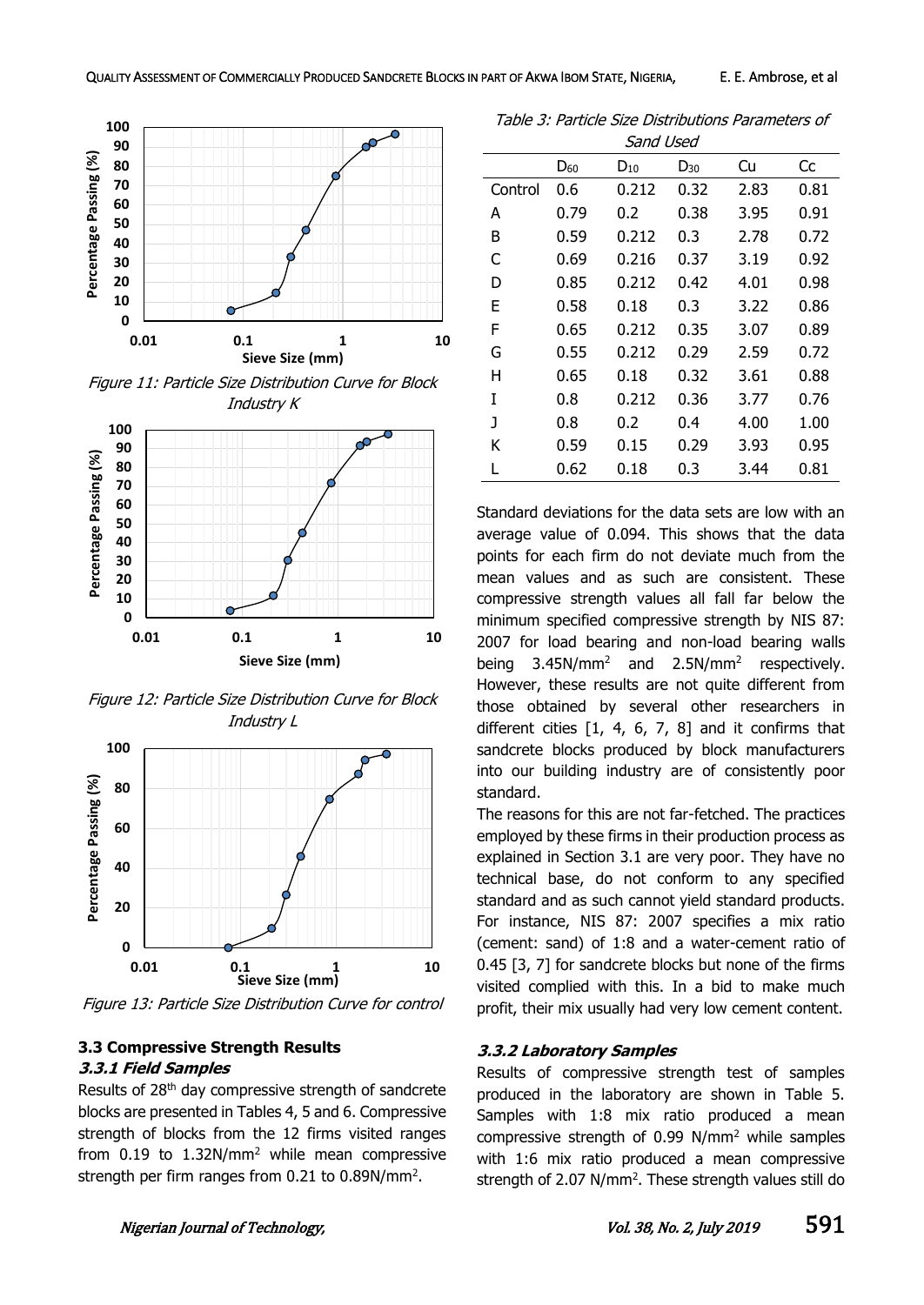not measure up with the minimum requirements by NIS 87: 2007 although they are far better than those from field samples. It must be remembered that the aim of the laboratory samples was to find out if complying with NIS 87: 2007 mix ratio and neglecting some other specified details will still yield blocks with standard strength. As seen in the results, it does not. Author attribute the poor compressive strength of laboratory samples to the method of mixing and compaction adopted, use of poorly graded sand and non-compliance to specified water-cement ratio of 0.45. These factors affect compressive strength of sandcrete blocks [12, 13]. Ajagbe et. al [7] followed BS 6073 specification in producing sandcrete block samples using a mix ratio of 1:6and obtained an average compressive strength of 3.56N/mm<sup>2</sup>. Anosike and Oyebade [3] likewise produced control samples

with 1:8 mix ratio following NIS 87: 2007 specification and coincidentally obtained a mean compressive strength of  $3.56N/mm^2$ . All these point to the fact that strict compliance to standard is the only guarantee of producing standard sandcrete blocks.

#### **4. CONCLUSION**

This study investigated the compressive strength of sandcrete blocks produced by commercial block industries in Abak, Eket, Onna and Ikot Abasi all in Akwa Ibom State, Nigeria and compares with the recommended strength by NIS 87:2007 standard. Compressive strength test results of all the 12 sandcrete blocks industries visited were far below the minimum specified values. This is because the practices employed by these firms in their production process are very poor.

| Table 4: 28 <sup>th</sup> Day Compressive Strength Test Results (f <sub>c</sub> ) for Blocks Firm A, B, C, D, E, F and G |  |  |
|--------------------------------------------------------------------------------------------------------------------------|--|--|
|--------------------------------------------------------------------------------------------------------------------------|--|--|

|                               | Compressive Strength ( $f_c$ ) in N/mm <sup>2</sup> |        |        |        |        |        |        |  |
|-------------------------------|-----------------------------------------------------|--------|--------|--------|--------|--------|--------|--|
| Sample No                     | Firm A                                              | Firm B | Firm C | Firm D | Firm E | Firm F | Firm G |  |
|                               | 0.58                                                | 0.37   | 0.47   | 0.22   | 0.28   | 0.35   | 0.37   |  |
| 2                             | 0.73                                                | 0.49   | 0.58   | 0.27   | 0.44   | 0.32   | 0.47   |  |
| 3                             | 0.53                                                | 0.53   | 0.48   | 0.30   | 0.53   | 0.40   | 0.33   |  |
| 4                             | 0.41                                                | 0.67   | 0.51   | 0.25   | 0.33   | 0.35   | 0.34   |  |
| 5                             | 0.42                                                | 0.80   | 0.37   | 0.23   | 0.37   | 0.37   | 0.48   |  |
| 6                             | 0.38                                                | 0.74   | 0.35   | 0.24   | 0.47   | 0.41   | 0.36   |  |
| 7                             | 0.57                                                | 0.59   | 0.43   | 0.21   | 0.26   | 0.45   | 0.30   |  |
| 8                             | 0.35                                                | 0.62   | 0.39   | 0.19   | 0.36   | 0.45   | 0.40   |  |
| 9                             | 0.50                                                | 0.67   | 0.54   | 0.32   | 0.35   | 0.59   | 0.38   |  |
| 10                            | 0.40                                                | 0.67   | 0.34   | 0.34   | 0.35   | 0.29   | 0.36   |  |
| Mean $f_c$                    | 0.49                                                | 0.62   | 0.45   | 0.26   | 0.37   | 0.40   | 0.38   |  |
| Variance $(\sigma^2)$         | 0.0125                                              | 0.0142 | 0.0062 | 0.0022 | 0.0063 | 0.0066 | 0.0030 |  |
| Standard Deviation $(\sigma)$ | 0.112                                               | 0.119  | 0.079  | 0.047  | 0.079  | 0.081  | 0.055  |  |

Table 5: 28<sup>th</sup> Day Compressive Strength Test Results (f<sub>c</sub>) for Blocks Firm H, I, J, K, L and Control

|                               | Compressive Strength ( $f_c$ ) in N/mm <sup>2</sup> |        |        |        |        |                 |                 |  |
|-------------------------------|-----------------------------------------------------|--------|--------|--------|--------|-----------------|-----------------|--|
| Sample No                     | Firm H                                              | Firm I | Firm J | Firm K | Firm L | Control $(1:8)$ | Control $(1:6)$ |  |
|                               | 0.89                                                | 0.37   | 0.29   | 0.30   | 0.28   | 1.10            | 2.21            |  |
| 2                             | 0.76                                                | 0.38   | 0.25   | 0.37   | 0.23   | 1.10            | 2.13            |  |
| 3                             | 0.78                                                | 0.34   | 0.31   | 0.28   | 0.22   | 0.75            | 2.32            |  |
| 4                             | 1.12                                                | 0.26   | 0.42   | 0.25   | 0.29   | 1.17            | 1.93            |  |
| 5                             | 0.57                                                | 0.56   | 0.43   | 0.26   | 0.38   | 0.81            | 1.89            |  |
| 6                             | 0.53                                                | 0.36   | 0.30   | 0.41   | 0.21   | 1.13            | 2.09            |  |
|                               | 0.89                                                | 0.28   | 0.26   | 0.51   | 0.21   | 0.86            | 1.97            |  |
| 8                             | 0.83                                                | 0.37   | 0.42   | 0.13   | 0.30   | 0.91            | 1.66            |  |
| 9                             | 1.32                                                | 0.25   | 0.24   | 0.26   | 0.25   | 0.93            | 2.30            |  |
| 10                            | 0.88                                                | 0.52   | 0.51   | 0.27   | 0.33   | 1.16            | 2.21            |  |
| Mean $f_c$                    | 0.86                                                | 0.37   | 0.34   | 0.30   | 0.27   | 0.99            | 2.07            |  |
| Variance $(\sigma^2)$         | 0.0492                                              | 0.0094 | 0.0079 | 0.0097 | 0.0029 | 0.0222          | 0.0389          |  |
| Standard Deviation $(\sigma)$ | 0.222                                               | 0.094  | 0.089  | 0.098  | 0.054  | 0.149           | 0.197           |  |